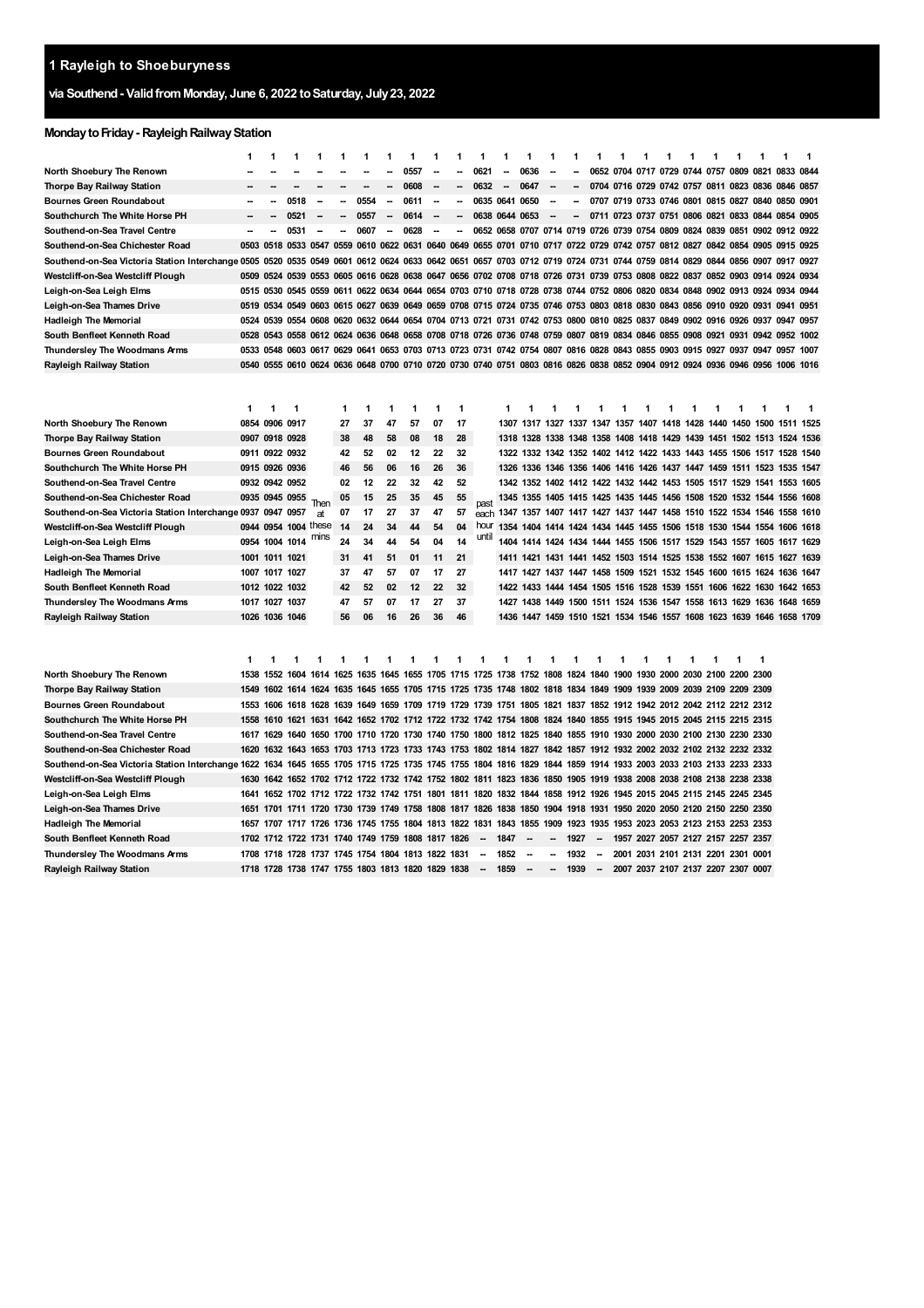### **MondaytoFriday- NorthShoeburyThe Renown**

|                                                                                 | 1                        | 1          | 1                                  | 1              | 1              | 1    | 1         | 1                        | 1            | 1                                                                                                                       | 1                        |           | 1                        | 1                                                                               | 1    | 1                                            | 1 | 1 | 1                        | 1                        |                          |           |                          |                |                |
|---------------------------------------------------------------------------------|--------------------------|------------|------------------------------------|----------------|----------------|------|-----------|--------------------------|--------------|-------------------------------------------------------------------------------------------------------------------------|--------------------------|-----------|--------------------------|---------------------------------------------------------------------------------|------|----------------------------------------------|---|---|--------------------------|--------------------------|--------------------------|-----------|--------------------------|----------------|----------------|
| Rayleigh Railway Station                                                        |                          |            |                                    |                |                |      |           |                          |              | 0547 0604 0622 0631 0642 0650 0659 0709 0717 0728 0736 0746 0759 0810 0824 0834 0846 0859 0911                          |                          |           |                          |                                                                                 |      |                                              |   |   |                          |                          |                          |           |                          |                |                |
| Thundersley The Woodmans Arms                                                   |                          |            |                                    |                |                |      |           |                          |              | 0555 0613 0631 0640 0651 0700 0709 0720 0730 0742 0753 0806 0819 0829 0840 0851 0901 0913 0925                          |                          |           |                          |                                                                                 |      |                                              |   |   |                          |                          |                          |           |                          |                |                |
| South Benfleet Warren Chase                                                     | $\overline{\phantom{a}}$ |            |                                    |                |                |      |           |                          |              | 0602 0620 0638 0647 0658 0707 0717 0728 0738 0751 0802 0815 0828 0839 0850 0901 0911 0921 0932                          |                          |           |                          |                                                                                 |      |                                              |   |   |                          |                          |                          |           |                          |                |                |
| <b>Hadleigh Morrisons</b>                                                       |                          | 0528 0606  |                                    |                |                |      |           |                          |              | 0624 0642 0651 0702 0711 0721 0732 0744 0756 0807 0820 0833 0844 0855 0906 0916 0926 0937                               |                          |           |                          |                                                                                 |      |                                              |   |   |                          |                          |                          |           |                          |                |                |
| Leigh-on-Sea Thames Drive                                                       |                          | 0532 0611  |                                    |                |                |      |           |                          |              | 0629 0647 0656 0707 0716 0727 0739 0751 0803 0814 0827 0840 0850 0901 0912 0922 0932 0943                               |                          |           |                          |                                                                                 |      |                                              |   |   |                          |                          |                          |           |                          |                |                |
| Leigh-on-Sea Leigh Elms                                                         |                          |            |                                    |                |                |      |           |                          |              | 0537 0616 0634 0653 0702 0714 0723 0735 0747 0759 0811 0822 0835 0848 0858 0909 0919 0929 0939 0950                     |                          |           |                          |                                                                                 |      |                                              |   |   |                          |                          |                          |           |                          |                |                |
| Westcliff-on-Sea Westcliff Plough                                               |                          |            |                                    |                |                |      |           |                          |              | 0543 0623 0642 0702 0712 0724 0734 0746 0758 0810 0822 0834 0847 0859 0909 0919 0929 0939 0949 1000                     |                          |           |                          |                                                                                 |      |                                              |   |   |                          |                          |                          |           |                          |                |                |
| Southend-on-Sea Victoria Station Interchange                                    |                          |            |                                    |                |                |      |           |                          |              |                                                                                                                         |                          |           |                          |                                                                                 |      |                                              |   |   |                          |                          |                          |           |                          |                |                |
| Southend-on-Sea Victoria Station Interchange 0548                               |                          |            | 0628 0648                          |                |                |      |           |                          |              | 0708 0719 0731 0743 0755 0807 0819 0831 0843 0855 0907 0917 0927 0937 0947 0957 1008                                    |                          |           |                          |                                                                                 |      |                                              |   |   |                          |                          |                          |           |                          |                |                |
| Southend-on-Sea Travel Centre                                                   |                          |            |                                    |                |                |      |           |                          |              |                                                                                                                         |                          |           |                          |                                                                                 |      |                                              |   |   |                          |                          |                          |           |                          |                |                |
| Southend-on-Sea Travel Centre                                                   |                          |            |                                    |                |                |      |           |                          |              | 0555 0635 0657 0717 0729 0741 0754 0806 0817 0829 0841 0853 0905 0917 0927 0937 0947 0957 1007 1017                     |                          |           |                          |                                                                                 |      |                                              |   |   |                          |                          |                          |           |                          |                |                |
| Southchurch The White Horse PH                                                  | 0602                     | 0642       |                                    | 0704 0724 0738 |                | 0751 | 0805 0817 |                          |              | 0829 0839                                                                                                               | 0850                     |           |                          | 0902 0914 0926                                                                  | 0936 | 0946 0956 1006                               |   |   | 1016 1026                |                          |                          |           |                          |                |                |
| <b>Bournes Green Roundabout</b>                                                 | 0604                     |            |                                    |                |                |      |           |                          |              | 0644 0707 0727 0742 0755 0811 0823 0834 0843 0853 0905 0917 0929 0939 0949 0959 1009                                    |                          |           |                          |                                                                                 |      |                                              |   |   | 1019 1029                |                          |                          |           |                          |                |                |
| Thorpe Bay Railway Station                                                      | 0606                     | 0646       | 0709                               |                | 0729 0744 0757 |      |           |                          |              | 0813 0825 0836 0845 0855 0907 0919 0931 0941 0951 1001 1011 1021 1031                                                   |                          |           |                          |                                                                                 |      |                                              |   |   |                          |                          |                          |           |                          |                |                |
| North Shoebury The Renown                                                       |                          |            |                                    |                |                |      |           |                          |              | 0614 0654 0718 0738 0754 0807 0824 0836 0847 0855 0905 0917 0929 0941 0951 1001 1011 1021 1031 1041                     |                          |           |                          |                                                                                 |      |                                              |   |   |                          |                          |                          |           |                          |                |                |
|                                                                                 |                          |            |                                    |                |                |      |           |                          |              |                                                                                                                         |                          |           |                          |                                                                                 |      |                                              |   |   |                          |                          |                          |           |                          |                |                |
|                                                                                 |                          |            |                                    |                |                |      |           |                          |              |                                                                                                                         |                          |           |                          |                                                                                 |      |                                              |   |   |                          |                          |                          |           |                          |                |                |
|                                                                                 | $\mathbf{1}$             |            | 1                                  | 1              | 1              | 1    | 1         | 1                        |              | 1                                                                                                                       | 1                        | 1         | 1                        | 1                                                                               | 1    | 1                                            | 1 | 1 | 1                        | 1                        | 1                        | 1         | 1                        | 1              | $\mathbf{1}$   |
| Rayleigh Railway Station                                                        | 0922                     |            | 32                                 | 42             | 52             | 02   | 12        | 22                       |              | 1312                                                                                                                    | 1322                     |           |                          | 1333 1345 1357 1408 1413 1423 1432 1442 1455 1509                               |      |                                              |   |   |                          |                          |                          | 1520      |                          | 1532 1544 1555 |                |
| Thundersley The Woodmans Arms                                                   | 0935                     |            | 45                                 | 55             | 05             | 15   | 25        | 35                       |              | 1325                                                                                                                    |                          |           |                          | 1335 1346 1358 1410 1421 1426 1437 1447 1457 1510 1526 1537 1549                |      |                                              |   |   |                          |                          |                          |           |                          | 1601           | 1612           |
| South Benfleet Warren Chase                                                     | 0942                     |            | 52                                 | 02             | 12             | 22   | 32        | 42                       |              |                                                                                                                         |                          |           |                          | 1332 1342 1353 1405 1417 1428 1434 1445 1456 1506 1520 1534 1545 1557 1609 1620 |      |                                              |   |   |                          |                          |                          |           |                          |                |                |
| <b>Hadleigh Morrisons</b>                                                       | 0947                     |            | 57                                 | 07             | 17             | 27   | 37        | 47                       |              |                                                                                                                         |                          |           |                          | 1337 1347 1358 1410 1422 1433 1440 1451 1503 1513 1526 1538 1549 1601 1613 1625 |      |                                              |   |   |                          |                          |                          |           |                          |                |                |
| Leigh-on-Sea Thames Drive                                                       | 0953                     |            | 03                                 | 13             | 23             | 33   | 43        | 53                       |              |                                                                                                                         |                          |           |                          | 1343 1353 1404 1416 1428 1439 1446 1457 1510 1520 1533 1544 1555                |      |                                              |   |   |                          |                          |                          |           |                          | 1607 1619 1631 |                |
| Leigh-on-Sea Leigh Elms                                                         | 1000                     |            | 10                                 | 20             | 30             | 40   | 50        | 00                       |              | 1350                                                                                                                    | 1400                     |           |                          | 1411 1423 1435 1446 1455 1506 1518 1527 1540 1551 1601                          |      |                                              |   |   |                          |                          |                          |           | 1613                     | 1625 1637      |                |
| Westcliff-on-Sea Westcliff Plough                                               | 1010                     | Then       | 20                                 | 30             | 40             | 50   | 00        | 10                       | past         | 1400                                                                                                                    | 1410                     | 1421      | 1433                     |                                                                                 |      | 1445 1456 1507 1520 1532 1542 1553 1603      |   |   |                          |                          |                          | 1613      | 1624                     | 1636           | 1648           |
| Southend-on-Sea Victoria Station Interchange                                    |                          | a<br>these |                                    |                |                | --   |           | ۰.                       | each<br>hour |                                                                                                                         |                          |           |                          |                                                                                 |      |                                              |   |   |                          |                          |                          |           |                          |                |                |
| Southend-on-Sea Victoria Station Interchange 1018                               |                          | mins       | 28                                 | 38             | 48             | 58   | 08        | 18                       | until        |                                                                                                                         |                          |           |                          | 1408 1418 1429 1441 1453 1505 1517 1529 1541 1551 1601 1611 1621 1632 1644 1656 |      |                                              |   |   |                          |                          |                          |           |                          |                |                |
| Southend-on-Sea Travel Centre                                                   | $\overline{\phantom{a}}$ |            |                                    |                |                |      |           | -                        |              |                                                                                                                         |                          |           |                          |                                                                                 |      |                                              |   |   |                          |                          |                          |           |                          |                |                |
| Southend-on-Sea Travel Centre                                                   | 1027                     |            | 37                                 | 47             | 57             | 07   | 17        | 27                       |              |                                                                                                                         |                          |           |                          | 1417 1427 1438 1450 1502 1514 1526 1538 1550 1600 1610 1621 1631 1642 1654 1706 |      |                                              |   |   |                          |                          |                          |           |                          |                |                |
| Southchurch The White Horse PH                                                  | 1036                     |            | 46                                 | 56             | 06             | 16   | 26        | 36                       |              | 1426                                                                                                                    | 1437                     |           |                          | 1449 1501 1513 1527 1539 1548 1600 1611                                         |      |                                              |   |   |                          | 1621                     |                          | 1632 1642 | 1653                     | 1704 1716      |                |
| <b>Bournes Green Roundabout</b>                                                 | 1039                     |            | 49                                 | 59             | 09             | 19   | 29        | 39                       |              | 1429                                                                                                                    | 1440                     |           |                          | 1452 1504 1517 1532 1544 1551 1603 1614 1624 1635 1645                          |      |                                              |   |   |                          |                          |                          |           | 1656                     | 1707 1719      |                |
| Thorpe Bay Railway Station                                                      | 1041                     |            | 51                                 | 01             | 11             | 21   | 31        | 41                       |              | 1431                                                                                                                    |                          |           |                          | 1442 1454 1506 1519 1534 1546 1553 1605 1616 1626 1637 1647                     |      |                                              |   |   |                          |                          |                          |           | 1658                     | 1709 1722      |                |
| North Shoebury The Renown                                                       | 1051                     |            | 01                                 | 11             | 21             | 31   | 41        | 51                       |              |                                                                                                                         |                          |           |                          | 1441 1453 1505 1519 1532 1545 1557 1603 1615 1626 1636 1647 1657 1708 1719 1732 |      |                                              |   |   |                          |                          |                          |           |                          |                |                |
|                                                                                 |                          |            |                                    |                |                |      |           |                          |              |                                                                                                                         |                          |           |                          |                                                                                 |      |                                              |   |   |                          |                          |                          |           |                          |                |                |
|                                                                                 |                          |            |                                    |                |                |      |           |                          |              |                                                                                                                         |                          |           |                          |                                                                                 |      |                                              |   |   |                          |                          |                          |           |                          |                |                |
|                                                                                 | 1                        | 1          |                                    |                | 1              | 1    |           |                          |              | 1                                                                                                                       | 1                        |           | 1                        | 1                                                                               | 1    |                                              | 1 | 1 | 1                        | 1                        |                          | 1         | 1                        | 1              | 1 <sup>1</sup> |
| Rayleigh Railway Station                                                        | 1606                     |            |                                    |                |                |      |           |                          |              | 1620 1634 1645 1655 1708 1719 1724 1734 1745 1755 1805 1815 1825 1840 1855 1915 1945 2015 2045 2115 2145 2215 2315 0015 |                          |           |                          |                                                                                 |      |                                              |   |   |                          |                          |                          |           |                          |                |                |
| Thundersley The Woodmans Arms                                                   | 1623                     | 1637       |                                    |                |                |      |           |                          |              | 1651 1702 1712 1725 1736 1744 1754 1803 1811 1819 1829 1839 1853 1908 1925 1955 2025 2054 2124 2154 2224 2324           |                          |           |                          |                                                                                 |      |                                              |   |   |                          |                          |                          |           |                          |                | 0024           |
| South Benfleet Warren Chase                                                     |                          | 1632 1645  |                                    |                |                |      |           |                          |              | 1658 1709 1719 1732 1743 1753 1802 1810 1818 1826 1836 1846 1900 1915 1932 2002 2032 2101 2131 2201 2231 2331           |                          |           |                          |                                                                                 |      |                                              |   |   |                          |                          |                          |           |                          |                | 0031           |
| <b>Hadleigh Morrisons</b>                                                       | 1637                     | 1650       |                                    |                |                |      |           |                          |              | 1702 1713 1723 1736 1747 1758 1807 1815 1823 1830 1840 1850 1904 1919 1936 2006 2036 2105 2135 2205 2235 2335           |                          |           |                          |                                                                                 |      |                                              |   |   |                          |                          |                          |           |                          |                | 0035           |
| Leigh-on-Sea Thames Drive                                                       | 1643                     |            |                                    |                |                |      |           |                          |              | 1656 1708 1720 1730 1742 1753 1803 1812 1820 1828 1835 1845 1855 1909 1923 1940 2010 2040 2109 2139 2209 2239 2339 0039 |                          |           |                          |                                                                                 |      |                                              |   |   |                          |                          |                          |           |                          |                |                |
| Leigh-on-Sea Leigh Elms                                                         | 1649                     |            | 1702 1714 1726 1736 1748 1759      |                |                |      |           |                          |              | 1809 1818 1826 1834 1841 1851 1901                                                                                      |                          |           |                          |                                                                                 | 1915 | 1929 1946 2016 2045 2114 2144 2214 2244 2344 |   |   |                          |                          |                          |           |                          |                | 0044           |
| Westcliff-on-Sea Westcliff Plough                                               | 1700                     | 1712       | 1724                               | 1736 1746      |                | 1757 | 1808      | 1818                     |              | 1827 1835 1843                                                                                                          |                          | 1849 1859 |                          | 1909                                                                            | 1923 | 1936 1953 2023 2052 2121                     |   |   |                          |                          | 2151                     | 2221      | 2251                     | 2351           | 0051           |
| Southend-on-Sea Victoria Station Interchange                                    |                          |            |                                    |                |                |      |           | 1825                     | -            | 1842                                                                                                                    | 1849                     |           | 1905                     | 1915                                                                            |      |                                              |   |   | 2057                     | $\overline{\phantom{a}}$ | 2156                     | --        | 2255 2355                |                | 0055           |
| Southend-on-Sea Victoria Station Interchange 1708 1720 1732 1744 1754 1804 1815 |                          |            |                                    |                |                |      |           | --                       | 1834         | -                                                                                                                       | --                       | 1855      | -                        |                                                                                 |      | 1929 1942 1959 2029                          |   |   | --                       | 2126                     | --                       | 2226      | --                       |                |                |
| Southend-on-Sea Travel Centre                                                   |                          |            |                                    |                |                |      |           |                          |              |                                                                                                                         |                          |           |                          |                                                                                 |      |                                              |   |   | 2059                     | $\overline{\phantom{a}}$ | 2158                     | --        | 2257                     |                |                |
| Southend-on-Sea Travel Centre                                                   |                          |            | 1718 1730 1742 1754 1803 1813 1824 |                |                |      |           | $\overline{\phantom{a}}$ | 1842         | $\overline{\phantom{a}}$                                                                                                | $\overline{\phantom{a}}$ | 1903      | $\overline{\phantom{a}}$ | $\overline{\phantom{a}}$                                                        |      | 1935 1948 2005 2035                          |   |   | -                        | 2132                     | $\overline{\phantom{a}}$ | 2232      | $\overline{\phantom{a}}$ | --             | --             |
| Southchurch The White Horse PH                                                  | 1728                     | 1740       | 1752                               |                | 1803 1812 1821 |      | 1832      |                          | 1850         |                                                                                                                         |                          | 1911      |                          |                                                                                 | 1942 | 1955 2012 2042                               |   |   |                          | 2138                     |                          | 2238      |                          |                |                |
| <b>Bournes Green Roundabout</b>                                                 | 1731                     |            | 1743 1755 1806 1815 1824 1835      |                |                |      |           | $\overline{a}$           | 1853         | $\overline{\phantom{a}}$                                                                                                | -                        | 1914      | $\overline{\phantom{a}}$ |                                                                                 | 1945 | 1958 2015 2045                               |   |   | -                        | 2141                     | $\overline{\phantom{a}}$ | 2241      | -                        |                |                |
| Thorpe Bay Railway Station                                                      |                          |            | 1734 1746 1758 1808 1817 1826 1837 |                |                |      |           | --                       | 1855         |                                                                                                                         |                          | 1916      | $\sim$                   |                                                                                 |      | 1947 2000 2017 2047                          |   |   | $\overline{\phantom{a}}$ | 2143                     |                          | 2243      |                          |                |                |
| North Shoebury The Renown                                                       |                          |            | 1744 1756 1807 1817 1826 1835 1846 |                |                |      |           | $\overline{\phantom{a}}$ | 1904         |                                                                                                                         | $\overline{a}$           | 1924      | -                        |                                                                                 |      | 1955 2008 2025 2055                          |   |   | $\sim$                   | 2151                     | $\overline{\phantom{a}}$ | 2251      | $\overline{\phantom{a}}$ |                |                |

<span id="page-1-0"></span>Doesn't run on Mondays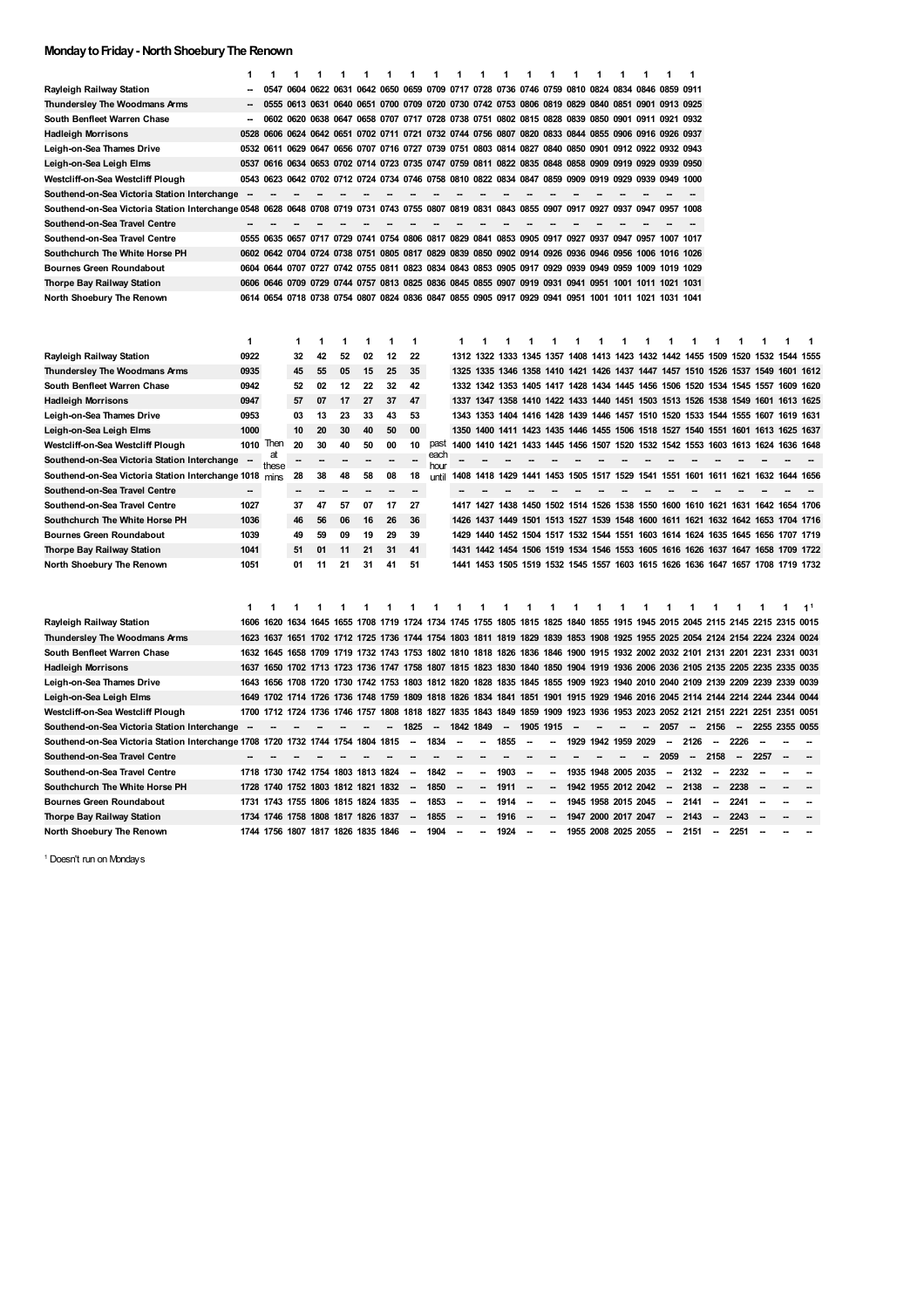### **Saturday- RayleighRailwayStation**

|                                                                                                                                                                           | 1    | 1 | 1 | 1 | 1                                                                     | 1 | 1 | 1 | 1 | 1 | 1 | 1  | 1 | $\mathbf 1$                                                                                                                       |      | 1                        | 1       | 1      | 1                                    | 1  |       | 1 | 1 | 1                                  | $\mathbf{1}$ |
|---------------------------------------------------------------------------------------------------------------------------------------------------------------------------|------|---|---|---|-----------------------------------------------------------------------|---|---|---|---|---|---|----|---|-----------------------------------------------------------------------------------------------------------------------------------|------|--------------------------|---------|--------|--------------------------------------|----|-------|---|---|------------------------------------|--------------|
| North Shoebury The Renown                                                                                                                                                 |      |   |   |   | 0638 0700 0718 0739 0759 0811 0823 0831 0839 0847 0855                |   |   |   |   |   |   |    |   |                                                                                                                                   |      | 07                       | 19      | 31     | 43                                   | 55 |       |   |   | 1343 1355 1407 1419                |              |
| Thorpe Bay Railway Station                                                                                                                                                |      |   |   |   | 0647 0709 0727 0748 0808 0820 0832 0838 0846 0857 0906                |   |   |   |   |   |   |    |   |                                                                                                                                   |      | 18                       | 30      | 42     | 54                                   | 06 |       |   |   | 1354 1406 1418 1430                |              |
| <b>Bournes Green Roundabout</b>                                                                                                                                           |      |   |   |   | 0649 0711 0729 0750 0810 0822 0834 0840 0848 0900 0910                |   |   |   |   |   |   |    |   |                                                                                                                                   |      | 22                       | 34      | 46     | 58                                   | 10 |       |   |   | 1358 1410 1422 1434                |              |
| Southchurch The White Horse PH                                                                                                                                            |      |   |   |   | 0651 0713 0731 0752 0813 0825 0837 0843 0852 0904 0914                |   |   |   |   |   |   |    |   |                                                                                                                                   |      | 26                       | 38      | 50     | 02                                   | 14 |       |   |   | 1402 1414 1426 1438                |              |
| Southend-on-Sea Travel Centre                                                                                                                                             |      |   |   |   | 0701 0723 0741 0802 0823 0835 0847 0854 0906 0918 0930                |   |   |   |   |   |   |    |   |                                                                                                                                   |      | 42                       | 54      | 06     | 18                                   | 30 |       |   |   | 1418 1430 1442 1454                |              |
| Southend-on-Sea Chichester Road                                                                                                                                           |      |   |   |   | 0605 0625 0645 0703 0725 0743 0804 0826 0838 0850 0857 0909 0921 0933 |   |   |   |   |   |   |    |   |                                                                                                                                   |      | 45                       | 57      | 09     | 21                                   | 33 | past  |   |   | 1421 1433 1445 1457                |              |
| Southend-on-Sea Victoria Station Interchange 0606 0626 0646 0705 0727 0745 0806 0828 0840 0852 0859 0911 0923 0935                                                        |      |   |   |   |                                                                       |   |   |   |   |   |   |    |   |                                                                                                                                   | аt   | 47                       | 59      | 11     | 23                                   | 35 |       |   |   | each 1423 1435 1447 1459           |              |
| Westcliff-on-Sea Westcliff Plough                                                                                                                                         |      |   |   |   |                                                                       |   |   |   |   |   |   |    |   | 0610 0630 0650 0709 0731 0749 0810 0833 0845 0857 0906 0918 0930 0942 these                                                       |      | 54                       | 06      | 18     | 30                                   | 42 | hour  |   |   | 1430 1442 1454 1506                |              |
| Leigh-on-Sea Leigh Elms                                                                                                                                                   |      |   |   |   | 0617 0637 0657 0716 0738 0756 0817 0840 0853 0905 0916 0928 0940 0952 |   |   |   |   |   |   |    |   |                                                                                                                                   | mıns | 04                       | 16      | 28     | 40                                   | 52 | until |   |   | 1440 1452 1504 1516                |              |
| Leigh-on-Sea Thames Drive                                                                                                                                                 |      |   |   |   | 0622 0642 0702 0721 0743 0801 0822 0845 0858 0912 0923 0935 0947 0959 |   |   |   |   |   |   |    |   |                                                                                                                                   |      | 11                       | 23      | 35     | 47                                   | 59 |       |   |   | 1447 1459 1511 1523                |              |
| <b>Hadleigh The Memorial</b>                                                                                                                                              |      |   |   |   | 0625 0645 0705 0724 0746 0804 0825 0849 0903 0917 0929 0941 0953 1005 |   |   |   |   |   |   |    |   |                                                                                                                                   |      | 17                       | 29      | 41     | 53                                   | 05 |       |   |   | 1453 1505 1517 1529                |              |
| South Benfleet Kenneth Road                                                                                                                                               |      |   |   |   | 0629 0649 0709 0728 0750 0808 0829 0853 0907 0921 0934 0946 0958 1010 |   |   |   |   |   |   |    |   |                                                                                                                                   |      | 22                       | 34      | 46     | 58                                   | 10 |       |   |   | 1458 1510 1522 1534                |              |
| Thundersley The Woodmans Arms                                                                                                                                             |      |   |   |   | 0633 0653 0713 0732 0754 0813 0834 0858 0912 0927 0939 0951 1003 1015 |   |   |   |   |   |   |    |   |                                                                                                                                   |      | 27                       | 39      | 51     | 03                                   | 15 |       |   |   | 1503 1515 1527 1539                |              |
| Rayleigh Railway Station                                                                                                                                                  |      |   |   |   | 0640 0700 0720 0739 0801 0820 0841 0905 0919 0936 0948 1000 1012 1024 |   |   |   |   |   |   |    |   |                                                                                                                                   |      | 36                       | 48      | 00     | 12                                   | 24 |       |   |   | 1512 1524 1536 1548                |              |
| North Shoebury The Renown                                                                                                                                                 | 1    | 1 |   |   |                                                                       | 1 | 1 | 1 | 1 | 1 | 1 | 1. | 1 | 1<br>1431 1443 1455 1510 1525 1540 1555 1610 1625 1640 1655 1709 1724 1740 1755 1810 1825 1840 1900 1930 2000 2030 2100 2200 2300 | 1    |                          | 1       |        | 1                                    | 1  | 1     |   |   |                                    | -1           |
| Thorpe Bay Railway Station                                                                                                                                                |      |   |   |   |                                                                       |   |   |   |   |   |   |    |   | 1442 1454 1506 1521 1536 1551 1606 1621 1636 1651 1706 1718 1733 1749 1804 1819 1834 1849 1909 1939 2009 2039 2109 2209 2309      |      |                          |         |        |                                      |    |       |   |   |                                    |              |
| <b>Bournes Green Roundabout</b>                                                                                                                                           | 1446 |   |   |   |                                                                       |   |   |   |   |   |   |    |   | 1458 1510 1525 1540 1555 1610 1625 1640 1655 1710 1721 1736 1752 1807 1822 1837 1852 1912 1942 2012 2042 2112 2212 2312           |      |                          |         |        |                                      |    |       |   |   |                                    |              |
| Southchurch The White Horse PH                                                                                                                                            |      |   |   |   |                                                                       |   |   |   |   |   |   |    |   | 1450 1502 1514 1529 1544 1559 1614 1629 1644 1659 1714 1724 1739 1755 1810 1825 1840 1855 1915 1945 2015 2045 2115 2215 2315      |      |                          |         |        |                                      |    |       |   |   |                                    |              |
| Southend-on-Sea Travel Centre                                                                                                                                             |      |   |   |   |                                                                       |   |   |   |   |   |   |    |   | 1506 1518 1530 1545 1600 1615 1630 1645 1700 1715 1730 1739 1754 1810 1825 1840 1855 1910 1930 2000 2030 2100 2130 2230 2330      |      |                          |         |        |                                      |    |       |   |   |                                    |              |
| Southend-on-Sea Chichester Road                                                                                                                                           | 1509 |   |   |   |                                                                       |   |   |   |   |   |   |    |   | 1521 1533 1548 1603 1618 1633 1648 1703 1718 1733 1742 1757 1813 1828 1842 1857 1912 1932 2002 2032 2102 2132 2232 2332           |      |                          |         |        |                                      |    |       |   |   |                                    |              |
| Southend-on-Sea Victoria Station Interchange 1511 1523 1535 1550 1605 1620 1635 1650 1705 1720 1735 1744 1759 1815 1830 1843 1858 1913 1933 2003 2033 2103 2133 2233 2333 |      |   |   |   |                                                                       |   |   |   |   |   |   |    |   |                                                                                                                                   |      |                          |         |        |                                      |    |       |   |   |                                    |              |
| Westcliff-on-Sea Westcliff Plough                                                                                                                                         |      |   |   |   |                                                                       |   |   |   |   |   |   |    |   | 1518 1530 1542 1557 1612 1627 1642 1657 1712 1727 1741 1750 1805 1821 1836 1849 1903 1918 1938 2008 2038 2108 2138 2238 2338      |      |                          |         |        |                                      |    |       |   |   |                                    |              |
| Leigh-on-Sea Leigh Elms                                                                                                                                                   |      |   |   |   |                                                                       |   |   |   |   |   |   |    |   | 1528 1540 1552 1607 1622 1637 1652 1707 1722 1735 1749 1758 1813 1829 1844 1856 1910 1925 1945 2015 2045 2115 2144 2244 2344      |      |                          |         |        |                                      |    |       |   |   |                                    |              |
| Leigh-on-Sea Thames Drive                                                                                                                                                 |      |   |   |   |                                                                       |   |   |   |   |   |   |    |   | 1535 1547 1559 1614 1629 1644 1659 1714 1729 1742 1756 1805 1820 1836 1850 1901 1915 1930 1950 2020 2050 2120 2149 2249 2349      |      |                          |         |        |                                      |    |       |   |   |                                    |              |
| <b>Hadleigh The Memorial</b>                                                                                                                                              | 1543 |   |   |   |                                                                       |   |   |   |   |   |   |    |   | 1553 1605 1620 1635 1650 1705 1720 1735 1747 1801 1810 1825 1841 1855 1906 1920 1933 1953 2023 2053 2122 2151 2251 2351           |      |                          |         |        |                                      |    |       |   |   |                                    |              |
| South Benfleet Kenneth Road                                                                                                                                               | 1546 |   |   |   |                                                                       |   |   |   |   |   |   |    |   | 1558 1610 1625 1640 1655 1710 1725 1740 1752 1805 1814 1829 1845 1859                                                             |      |                          | -- 1924 |        | - 1957 2027 2057 2126 2155 2255 2355 |    |       |   |   |                                    |              |
| Thundersley The Woodmans Arms                                                                                                                                             | 1551 |   |   |   |                                                                       |   |   |   |   |   |   |    |   | 1603 1615 1630 1645 1700 1715 1730 1745 1756 1809 1818 1833 1849 1903                                                             |      | $\overline{\phantom{a}}$ | 1928    | $\sim$ |                                      |    |       |   |   | 2001 2031 2101 2130 2159 2259 2359 |              |
| Rayleigh Railway Station                                                                                                                                                  |      |   |   |   |                                                                       |   |   |   |   |   |   |    |   | 1600 1612 1624 1639 1654 1709 1724 1739 1754 1805 1818 1827 1842 1857 1910 - 1935 - 2007 2037 2107 2136 2205 2305 0005            |      |                          |         |        |                                      |    |       |   |   |                                    |              |
|                                                                                                                                                                           |      |   |   |   |                                                                       |   |   |   |   |   |   |    |   |                                                                                                                                   |      |                          |         |        |                                      |    |       |   |   |                                    |              |
| Saturday - North Shoebury The Renown                                                                                                                                      |      |   |   |   |                                                                       |   |   |   |   |   |   |    |   |                                                                                                                                   |      |                          |         |        |                                      |    |       |   |   |                                    |              |

|                                                                                                                    | 1    | 1         | 1                        | 1                        | 1                                                                          | 1      | 1    | 1      | 1    | 1      | 1 | 1                        | 1        | 1                        |                          | 1                        | 1                        | 1       | 1                        | 1                        |                                                                                                                    | 1      | 1      | 1                   | $\mathbf 1$ |
|--------------------------------------------------------------------------------------------------------------------|------|-----------|--------------------------|--------------------------|----------------------------------------------------------------------------|--------|------|--------|------|--------|---|--------------------------|----------|--------------------------|--------------------------|--------------------------|--------------------------|---------|--------------------------|--------------------------|--------------------------------------------------------------------------------------------------------------------|--------|--------|---------------------|-------------|
| Rayleigh Railway Station                                                                                           |      |           |                          |                          | 0645 0705 0725 0745                                                        | $\sim$ | 0807 | $\sim$ | 0825 | $\sim$ |   | 0846 0858 0910 0920      |          |                          |                          | 32                       | 44                       | 56      | 08                       | 20                       |                                                                                                                    |        |        | 1508 1520 1532 1545 |             |
| Thundersley The Woodmans Arms                                                                                      |      |           |                          |                          | 0655 0715 0735 0755                                                        | $\sim$ | 0817 | $\sim$ | 0838 | $\sim$ |   | 0859 0911 0923 0933      |          |                          |                          | 45                       | 57                       | 09      | 21                       | 33                       |                                                                                                                    |        |        | 1521 1533 1545 1558 |             |
| South Benfleet Warren Chase                                                                                        |      |           |                          |                          | 0702 0722 0742 0802                                                        | $\sim$ | 0824 | $\sim$ | 0845 | $\sim$ |   | 0906 0918 0930 0940      |          |                          |                          | 52                       | 04                       | 16      | 28                       | 40                       |                                                                                                                    |        |        | 1528 1540 1552 1605 |             |
| Hadleigh Morrisons                                                                                                 | 0646 |           |                          |                          | 0706 0726 0746 0806 0821 0828 0837 0849 0900 0911 0923 0935 0945           |        |      |        |      |        |   |                          |          |                          |                          | 57                       | 09                       | 21      | 33                       | 45                       |                                                                                                                    |        |        | 1533 1545 1557 1610 |             |
| Leigh-on-Sea Thames Drive                                                                                          |      |           |                          |                          | 0649 0709 0729 0749 0809 0824 0831 0842 0854 0905 0916 0928 0940 0951      |        |      |        |      |        |   |                          |          |                          |                          | 03                       | 15                       | 27      | 39                       | 51                       |                                                                                                                    |        |        | 1539 1551 1603 1616 |             |
| Leigh-on-Sea Leigh Elms                                                                                            |      |           |                          |                          | 0654 0714 0734 0754 0814 0829 0838 0849 0901 0912 0923 0935 0947 0958      |        |      |        |      |        |   |                          |          |                          |                          | 10                       | 22                       | 34      | 46                       | 58                       |                                                                                                                    |        |        | 1546 1558 1610 1623 |             |
| Westcliff-on-Sea Westcliff Plough                                                                                  |      |           |                          |                          | 0700 0720 0740 0800 0820 0835 0847 0859 0911 0922 0933 0945 0957 1008 lhen |        |      |        |      |        |   |                          |          |                          |                          | 20                       | 32                       | 44      | 56                       | 08                       | past                                                                                                               |        |        | 1556 1608 1620 1633 |             |
| Southend-on-Sea Victoria Station Interchange 0706 0726 0746 0806 0826 0841 0855 0907 0919 0930 0941 0953 1005 1016 |      |           |                          |                          |                                                                            |        |      |        |      |        |   |                          |          |                          | these                    | 28                       | 40                       | 52      | 04                       | 16                       | each<br>hour                                                                                                       |        |        | 1604 1616 1628 1641 |             |
| Southend-on-Sea Victoria Station Interchange -                                                                     |      |           |                          |                          |                                                                            |        |      |        |      |        |   |                          |          |                          | mins                     |                          |                          |         |                          | -                        | until                                                                                                              |        |        |                     |             |
| Southend-on-Sea Travel Centre                                                                                      |      |           |                          |                          |                                                                            |        |      |        |      |        |   |                          |          |                          |                          |                          |                          |         |                          |                          |                                                                                                                    |        |        |                     |             |
| Southend-on-Sea Travel Centre                                                                                      |      |           |                          |                          | 0714 0734 0754 0814 0834 0849 0903 0915 0927 0938 0949 1001 1013 1025      |        |      |        |      |        |   |                          |          |                          |                          | 37                       | 49                       | 01      | 13                       | 25                       |                                                                                                                    |        |        | 1613 1625 1637 1650 |             |
| Southchurch The White Horse PH                                                                                     |      |           |                          |                          | 0722 0742 0802 0822 0842 0857 0912 0924 0936 0947 0958 1010 1022 1034      |        |      |        |      |        |   |                          |          |                          |                          | 46                       | 58                       | 10      | 22                       | 34                       |                                                                                                                    |        |        | 1622 1634 1646 1659 |             |
| Bournes Green Roundabout                                                                                           |      |           |                          |                          | 0724 0744 0804 0824 0844 0859 0914 0926 0938 0950 1001 1013 1025 1037      |        |      |        |      |        |   |                          |          |                          |                          | 49                       | 01                       | 13      | 25                       | 37                       |                                                                                                                    |        |        | 1625 1637 1649 1702 |             |
| Thorpe Bay Railway Station                                                                                         |      |           |                          |                          | 0726 0746 0806 0826 0846 0901 0916 0928 0940 0952 1003 1015 1027 1039      |        |      |        |      |        |   |                          |          |                          |                          | 51                       | 03                       | 15      | 27                       | 39                       |                                                                                                                    |        |        | 1627 1639 1651 1704 |             |
| North Shoebury The Renown                                                                                          |      |           |                          |                          | 0734 0754 0814 0834 0854 0909 0924 0937 0949 1001 1013 1025 1037 1049      |        |      |        |      |        |   |                          |          |                          |                          | 01                       | 13                       | 25      | 37                       | 49                       |                                                                                                                    | 1637   |        | 1649 1701 1714      |             |
|                                                                                                                    | 1    |           | 1                        | 1                        | 1                                                                          | 1      | 1    |        |      |        | 1 | 1                        | 1        |                          |                          |                          |                          |         | 1                        | 1                        |                                                                                                                    |        | 1      |                     |             |
| Rayleigh Railway Station                                                                                           |      |           |                          |                          |                                                                            |        |      |        |      |        |   |                          |          |                          |                          |                          |                          |         |                          |                          | 1600 1615 1622 1630 1645 1700 1715 1730 1745 1800 1815 1830 1845 1900 1915 1945 2015 2045 2115 2145 2215 2315 0015 |        |        |                     |             |
| Thundersley The Woodmans Arms                                                                                      |      |           |                          |                          |                                                                            |        |      |        |      |        |   |                          |          |                          |                          |                          |                          |         |                          |                          | 1613 1628 1635 1643 1658 1713 1728 1743 1758 1811 1825 1840 1855 1910 1925 1955 2025 2054 2124 2154 2224 2324 0024 |        |        |                     |             |
| South Benfleet Warren Chase                                                                                        |      |           |                          |                          |                                                                            |        |      |        |      |        |   |                          |          |                          |                          |                          |                          |         |                          |                          | 1620 1635 1642 1650 1705 1720 1735 1750 1805 1818 1832 1847 1902 1917 1932 2002 2032 2101 2131 2201 2231 2331 0031 |        |        |                     |             |
| <b>Hadleigh Morrisons</b>                                                                                          |      |           |                          |                          |                                                                            |        |      |        |      |        |   |                          |          |                          |                          |                          |                          |         |                          |                          | 1625 1640 1647 1655 1710 1725 1740 1755 1810 1822 1836 1851 1906 1921 1936 2006 2036 2105 2135 2205 2235 2335 0035 |        |        |                     |             |
| Leigh-on-Sea Thames Drive                                                                                          |      |           |                          |                          |                                                                            |        |      |        |      |        |   |                          |          |                          |                          |                          |                          |         |                          |                          | 1631 1646 1653 1701 1716 1731 1746 1801 1815 1826 1840 1855 1910 1925 1940 2010 2040 2109 2139 2209 2239 2339 0039 |        |        |                     |             |
| Leigh-on-Sea Leigh Elms                                                                                            |      |           |                          |                          |                                                                            |        |      |        |      |        |   |                          |          |                          |                          |                          |                          |         |                          |                          | 1638 1653 1700 1708 1723 1738 1753 1808 1822 1832 1846 1901 1916 1931 1946 2016 2045 2114 2144 2214 2244 2344 0044 |        |        |                     |             |
| Westcliff-on-Sea Westcliff Plough                                                                                  |      |           |                          |                          |                                                                            |        |      |        |      |        |   |                          |          |                          |                          |                          |                          |         |                          |                          | 1648 1703 1710 1718 1733 1748 1803 1818 1831 1839 1853 1908 1923 1938 1953 2023 2052 2121 2151 2221 2251 2351 0051 |        |        |                     |             |
| Southend-on-Sea Victoria Station Interchange 1656 1711 -- 1726 1741 1756 1811 1826 1838 1845 1859                  |      |           |                          |                          |                                                                            |        |      |        |      |        |   |                          | -- 1929  |                          | $- 19592029$             |                          |                          | $-2126$ | $\sim$                   | 2226                     | $\overline{\phantom{a}}$                                                                                           |        |        |                     |             |
| Southend-on-Sea Victoria Station Interchange -                                                                     |      | $\sim$    | 1718                     |                          |                                                                            |        |      |        |      |        |   | 1914                     | -        | 1944                     | $\overline{\phantom{a}}$ | -                        | 2057                     | $\sim$  | 2156                     | $\overline{\phantom{a}}$ | 2255 2355 0055                                                                                                     |        |        |                     |             |
| Southend-on-Sea Travel Centre                                                                                      |      | --        | 1721                     | $\overline{\phantom{a}}$ |                                                                            |        |      |        |      |        |   |                          |          |                          | -                        | $\overline{\phantom{a}}$ | 2059                     | $\sim$  | 2158                     | $\sim$                   | 2257                                                                                                               | $\sim$ |        |                     |             |
| Southend-on-Sea Travel Centre                                                                                      |      | 1705 1720 | $\overline{\phantom{a}}$ |                          | 1735 1750 1805 1820 1835 1846 1851 1905                                    |        |      |        |      |        |   | $\overline{\phantom{a}}$ | 1935     | $\overline{\phantom{a}}$ | 2005 2035                |                          | $\overline{\phantom{a}}$ | 2132    | $\overline{\phantom{a}}$ | 2232                     |                                                                                                                    |        |        |                     |             |
| Southchurch The White Horse PH                                                                                     |      | 1714 1729 | $\overline{\phantom{a}}$ |                          | 1744 1759 1814 1829 1844 1854 1859 1912                                    |        |      |        |      |        |   | $\overline{\phantom{a}}$ | 1942     | $\sim$                   | 2012 2042                |                          | $\overline{\phantom{a}}$ | 2138    | $\overline{\phantom{a}}$ | 2238                     | $\overline{\phantom{a}}$                                                                                           |        |        |                     |             |
| <b>Bournes Green Roundabout</b>                                                                                    |      | 1717 1732 | $\sim$                   |                          | 1747 1802 1817 1832 1847 1857 1902 1915                                    |        |      |        |      |        |   | $\overline{\phantom{a}}$ | 1945     | $\sim$                   | 2015 2045                |                          | $\overline{\phantom{a}}$ | 2141    | $\overline{\phantom{a}}$ | 2241                     | --                                                                                                                 |        | $\sim$ |                     |             |
| Thorpe Bay Railway Station                                                                                         |      | 1719 1734 |                          |                          | - 1749 1804 1819 1834 1849 1859 1904 1917                                  |        |      |        |      |        |   | $\sim$                   | 1947     | $\sim$                   | 2017 2047                |                          | $\overline{\phantom{a}}$ | 2143    | $\sim$                   | 2243                     | $\overline{\phantom{a}}$                                                                                           |        |        |                     |             |
| North Shoebury The Renown                                                                                          |      | 1729 1744 |                          |                          | - 1759 1814 1829 1844 1859 1907 1912 1925                                  |        |      |        |      |        |   |                          | $- 1955$ | $\sim$                   | 2025 2055                |                          | $\sim$                   | 2151    | $\sim$                   | 2251                     |                                                                                                                    |        |        |                     |             |